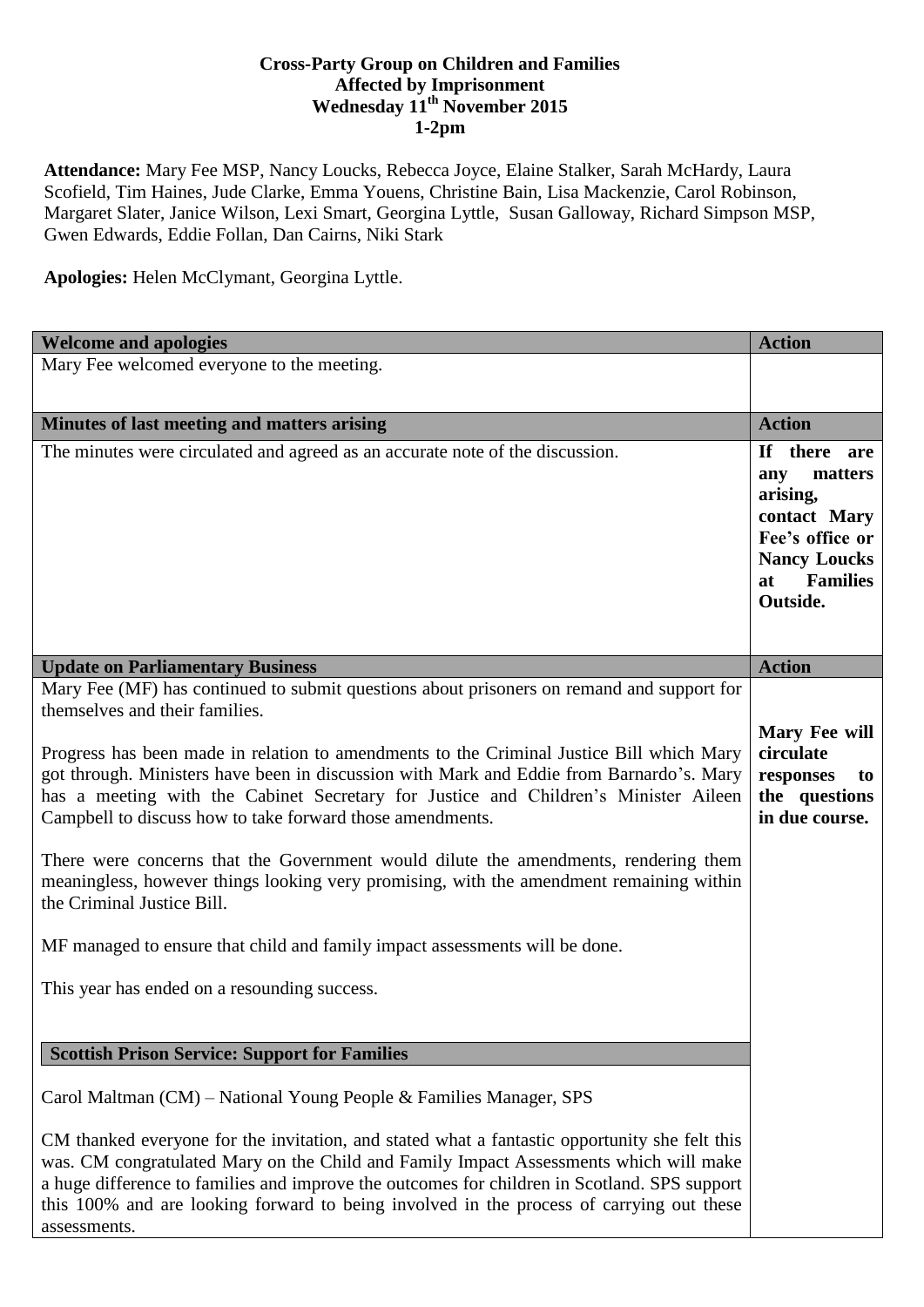CM commented that she is currently involved in work around the Named Person. Currently, she is working to find out who within SPS would be best placed to carry out the role of the Named Person. This is particularly for those under 18 in the care of SPS – but there is also a duty as a Named Person service provider to share information about children that visit Scottish prisons. Any concerns should be shared with another Named Person service provider.

CM feels that this is a fantastic opportunity for SPS to engage with Families Outside's newest member of the team (Tim Haines, Family Support Manager) at the teachers' CPD event. The sharing of information will allow SPS to build stronger, more positive, wider relationships with primary and high schools, and others who can make a difference for children.

CM is also involved in Corporate Parenting under the Children and Young People Act – to support and improve the outcomes for those under the age of 26 that have had experience of care.

CM feels that Child Impact Assessments will not only help shape the future for children of prisoners, but will also improve outcomes for the whole family. They will also encourage SPS staff to get relevant and appropriate information from prisoners when they come to custody, to let the prisoner know they are supported and SPS can provide the best support in Scotland to the children affected by having a family member in custody.

National Support Advisory Board advises in relation to any child protection issues that arise in the prisons. Families Outside supports SPS in relation to staff training in this area, by delivering training to staff within the prison establishments as well as in a supportive capacity with the new recruits at the SPS college. This involves promoting positive relationships – parenting, children and families, young people and child protection.

SPS currently has 60 Family Contact Officers in total, based in every prison. Some FCOs carry out these duties alongside other duties within the prison, whilst for others it is their stand-alone role. Carol feels that the FCOs go the extra mile for families.

CM stated that the Chief Inspector of Prisons said there has been a marked improvement in the way SPS is working with families.

CM gave examples of positive work done by the Family Contact Officers. This included parenting programmes and facilitating child contact. Early Years Scotland commented that the support one particular young man received within the prison had a very positive effect on his parenting skills.

The young man is facing another court case, and his solicitor has asked Early Years Scotland and the FCO team to submit some background information around this, showing the importance of Child Impact Assessments. To ensure support is ongoing, these parenting classes will still be available to the prisoner in the prison after he is released from custody, as they are not currently available in his community.

CM gave another example of good practice, focusing on a young man affected by parental imprisonment who was experiencing anger issues, and his younger sister who was demonstrating anxious behaviours. This example demonstrated the positive impact that good partnership working can have on children affected by imprisonment. The boy's parents also attended parenting classes within the prison to help them in supporting their son at this difficult time. Dad was released on Home Detention Curfew, and SPS worked to ensure that the family would still be supported on release by Police Scotland and Families Outside.